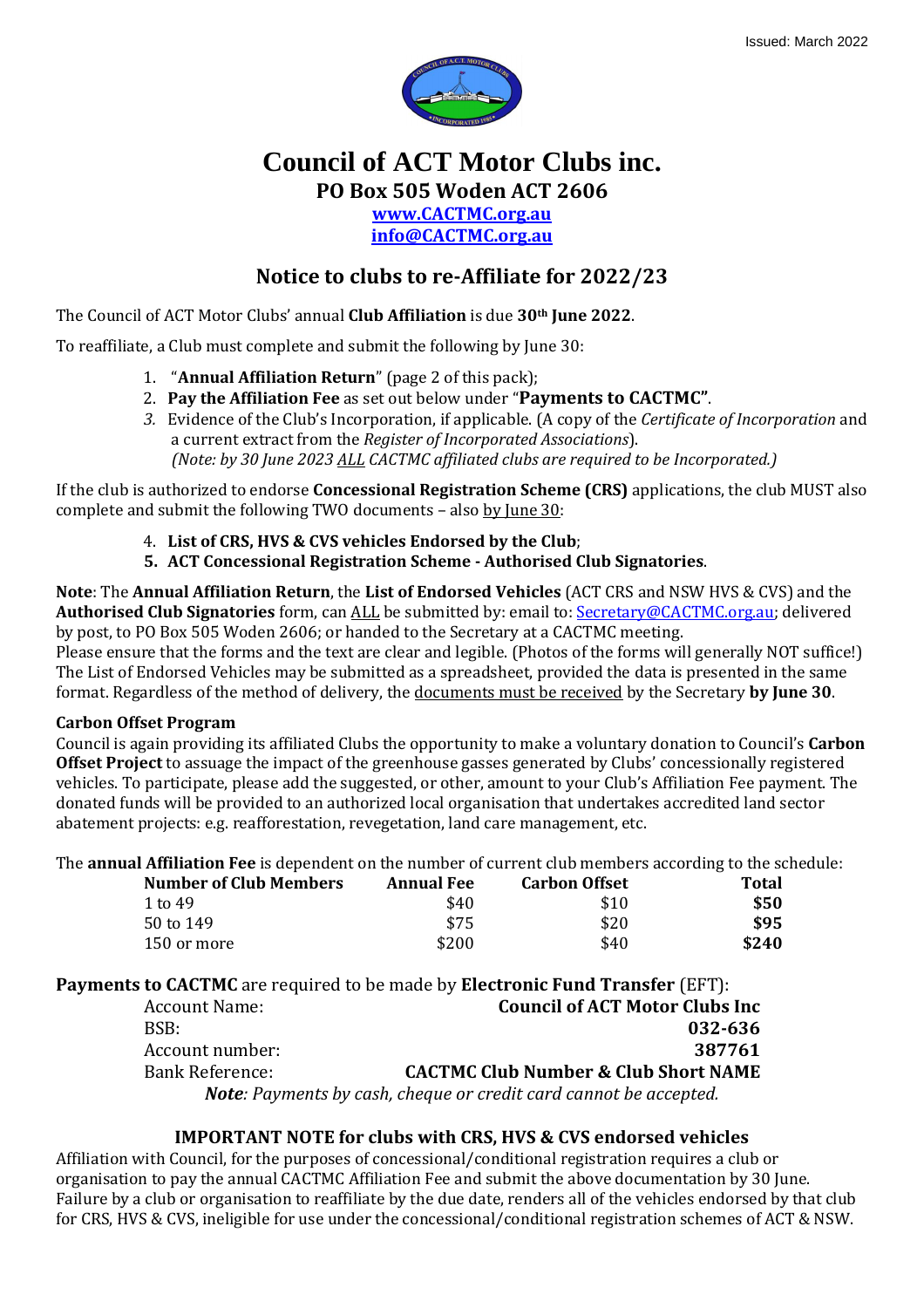| <b>MNCILOR</b>                                 |
|------------------------------------------------|
| <b>COUNCIL OF ACT MOTOR CLUBS INCORPORATED</b> |
| <b>ANNUAL AFFILIATION RETURN</b>               |

|                                                                                                       |  | Club name (short): ________________________________Club #: ________ Incorporation ID: _________ |
|-------------------------------------------------------------------------------------------------------|--|-------------------------------------------------------------------------------------------------|
|                                                                                                       |  |                                                                                                 |
|                                                                                                       |  |                                                                                                 |
| Club web site: $http[s]://www.$                                                                       |  |                                                                                                 |
|                                                                                                       |  |                                                                                                 |
|                                                                                                       |  |                                                                                                 |
|                                                                                                       |  |                                                                                                 |
|                                                                                                       |  |                                                                                                 |
|                                                                                                       |  |                                                                                                 |
|                                                                                                       |  |                                                                                                 |
|                                                                                                       |  |                                                                                                 |
|                                                                                                       |  |                                                                                                 |
| Number of Financial Members: ACT: ___________ NSW: _________ Other: ________ Total: __________        |  |                                                                                                 |
| Affiliation Fee of \$ ________ was paid on __/ __/ 20__ Bank reference: _____________________________ |  |                                                                                                 |
| A donation of \$ _______ has been included for the CACTMC Carbon Offset Project.                      |  |                                                                                                 |
|                                                                                                       |  |                                                                                                 |

Or mail to: **The Secretary, CACTMC, PO Box 505, Woden, ACT 2606**

Or deliver to the Secretary at a CACTMC General Meeting no later than **June 30**.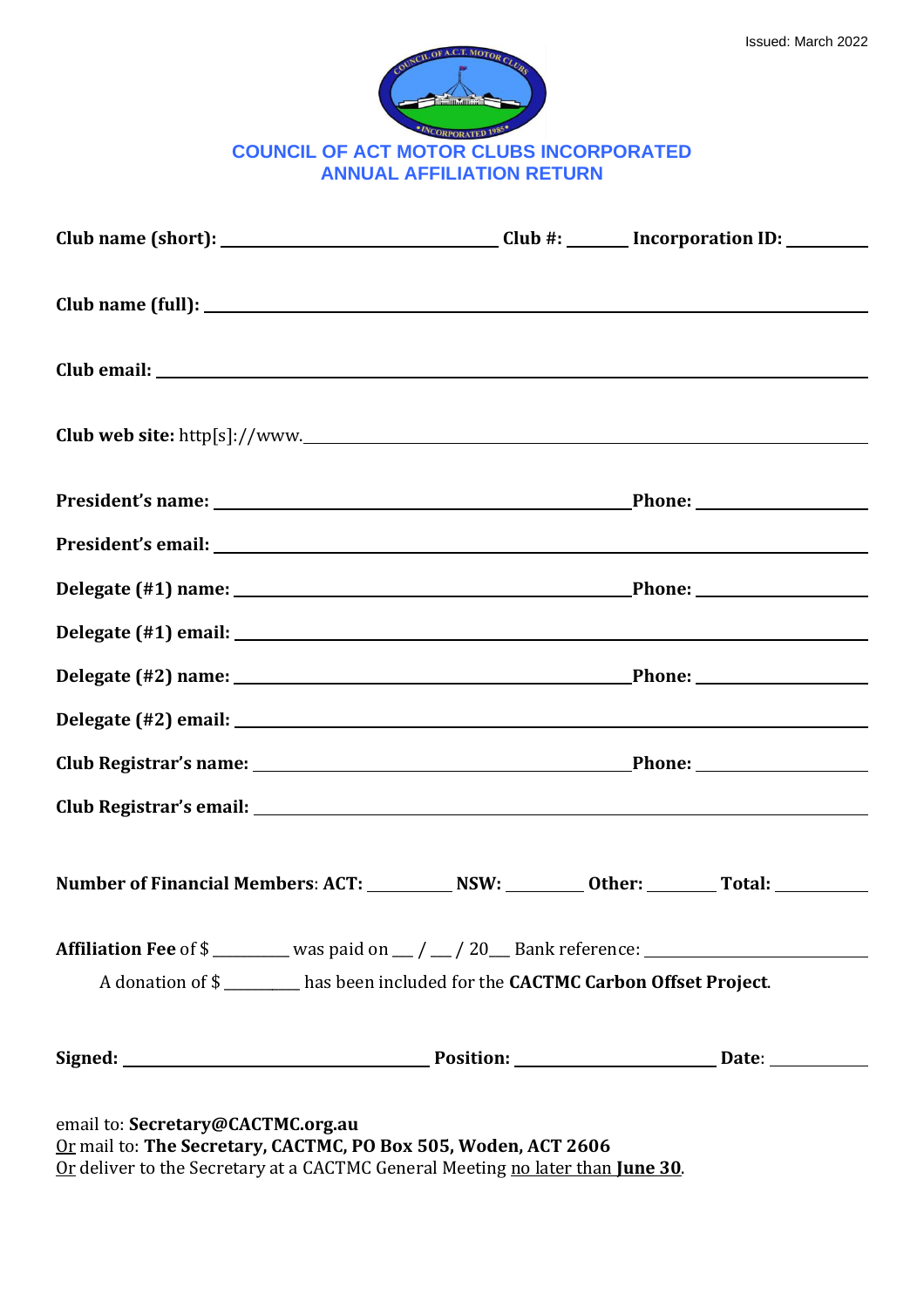# Club List of ACT CRS Vehicles as at:  $/ / 20$   $-$

|                                |      |             |       | $\frac{1}{\sqrt{1-\frac{1}{2}}\cdot\frac{1}{\sqrt{1-\frac{1}{2}}}}$ |  |
|--------------------------------|------|-------------|-------|---------------------------------------------------------------------|--|
| $\ensuremath{\mathsf{PLATEH}}$ | MAKE | <b>YEAR</b> | MODEL | COLOUR                                                              |  |
|                                |      |             |       |                                                                     |  |
|                                |      |             |       |                                                                     |  |
|                                |      |             |       |                                                                     |  |
|                                |      |             |       |                                                                     |  |
|                                |      |             |       |                                                                     |  |
|                                |      |             |       |                                                                     |  |
|                                |      |             |       |                                                                     |  |
|                                |      |             |       |                                                                     |  |
|                                |      |             |       |                                                                     |  |
|                                |      |             |       |                                                                     |  |
|                                |      |             |       |                                                                     |  |
|                                |      |             |       |                                                                     |  |
|                                |      |             |       |                                                                     |  |
|                                |      |             |       |                                                                     |  |
|                                |      |             |       |                                                                     |  |
|                                |      |             |       |                                                                     |  |
|                                |      |             |       |                                                                     |  |
|                                |      |             |       |                                                                     |  |
|                                |      |             |       |                                                                     |  |
|                                |      |             |       |                                                                     |  |
|                                |      |             |       |                                                                     |  |
|                                |      |             |       |                                                                     |  |
|                                |      |             |       |                                                                     |  |
|                                |      |             |       |                                                                     |  |
|                                |      |             |       |                                                                     |  |
|                                |      |             |       |                                                                     |  |

**Duplicate this page if there are insufficient rows to report all club vehicles.**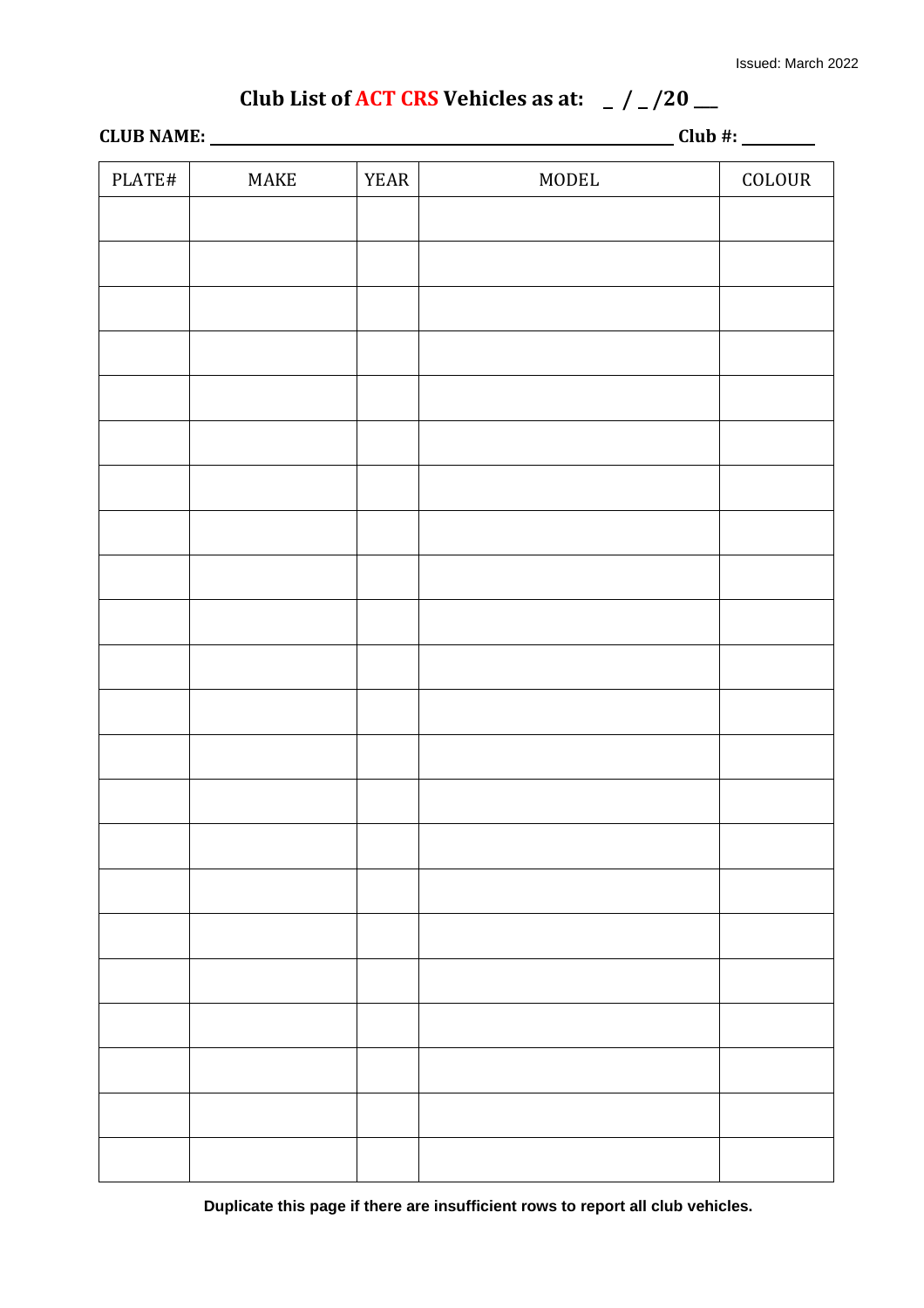# Club List of NSW HVS Vehicles as at:  $/2/20$   $-$

**CLUB NAME: Club #:** 

| PLATE# | MAKE | <b>YEAR</b> | MODEL | COLOUR |
|--------|------|-------------|-------|--------|
|        |      |             |       |        |
|        |      |             |       |        |
|        |      |             |       |        |
|        |      |             |       |        |
|        |      |             |       |        |
|        |      |             |       |        |
|        |      |             |       |        |
|        |      |             |       |        |
|        |      |             |       |        |
|        |      |             |       |        |
|        |      |             |       |        |
|        |      |             |       |        |
|        |      |             |       |        |
|        |      |             |       |        |
|        |      |             |       |        |
|        |      |             |       |        |
|        |      |             |       |        |
|        |      |             |       |        |
|        |      |             |       |        |
|        |      |             |       |        |
|        |      |             |       |        |
|        |      |             |       |        |
|        |      |             |       |        |
|        |      |             |       |        |

**Duplicate this page if there are insufficient rows to report all club vehicles.**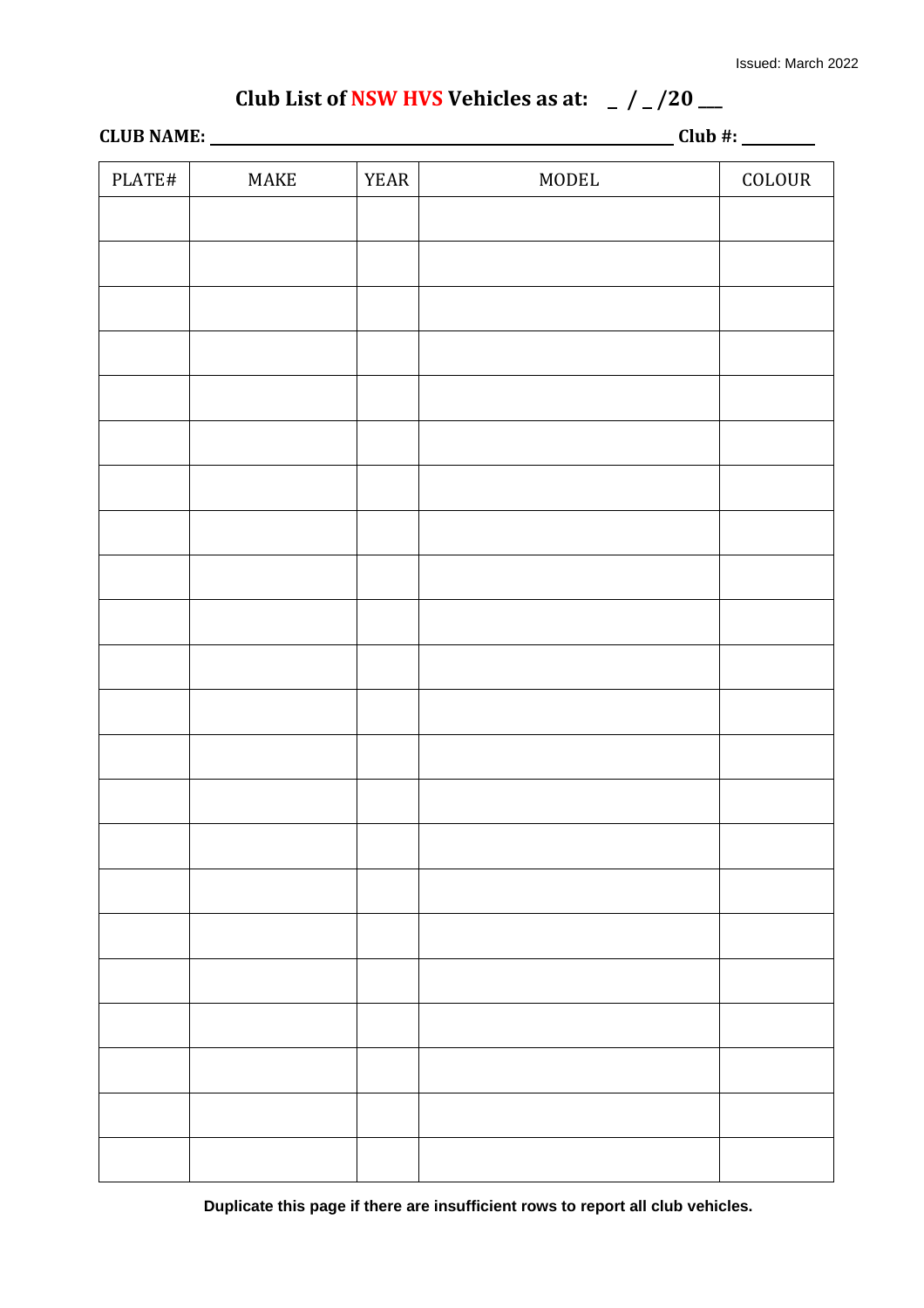# **Club List of NSW CVS** Vehicles as at:  $\frac{1}{2}$  /  $\frac{1}{20}$   $\frac{1}{20}$

| <b>CLUB NAME:</b> | Club #:<br>π. |
|-------------------|---------------|
|                   |               |

| PLATE# | MAKE | <b>YEAR</b> | MODEL | $\operatorname{COLOUR}$ |
|--------|------|-------------|-------|-------------------------|
|        |      |             |       |                         |
|        |      |             |       |                         |
|        |      |             |       |                         |
|        |      |             |       |                         |
|        |      |             |       |                         |
|        |      |             |       |                         |
|        |      |             |       |                         |
|        |      |             |       |                         |
|        |      |             |       |                         |
|        |      |             |       |                         |
|        |      |             |       |                         |
|        |      |             |       |                         |
|        |      |             |       |                         |
|        |      |             |       |                         |
|        |      |             |       |                         |
|        |      |             |       |                         |
|        |      |             |       |                         |
|        |      |             |       |                         |
|        |      |             |       |                         |
|        |      |             |       |                         |
|        |      |             |       |                         |
|        |      |             |       |                         |
|        |      |             |       |                         |
|        |      |             |       |                         |

**Duplicate this page if there are insufficient rows to report all club vehicles.**